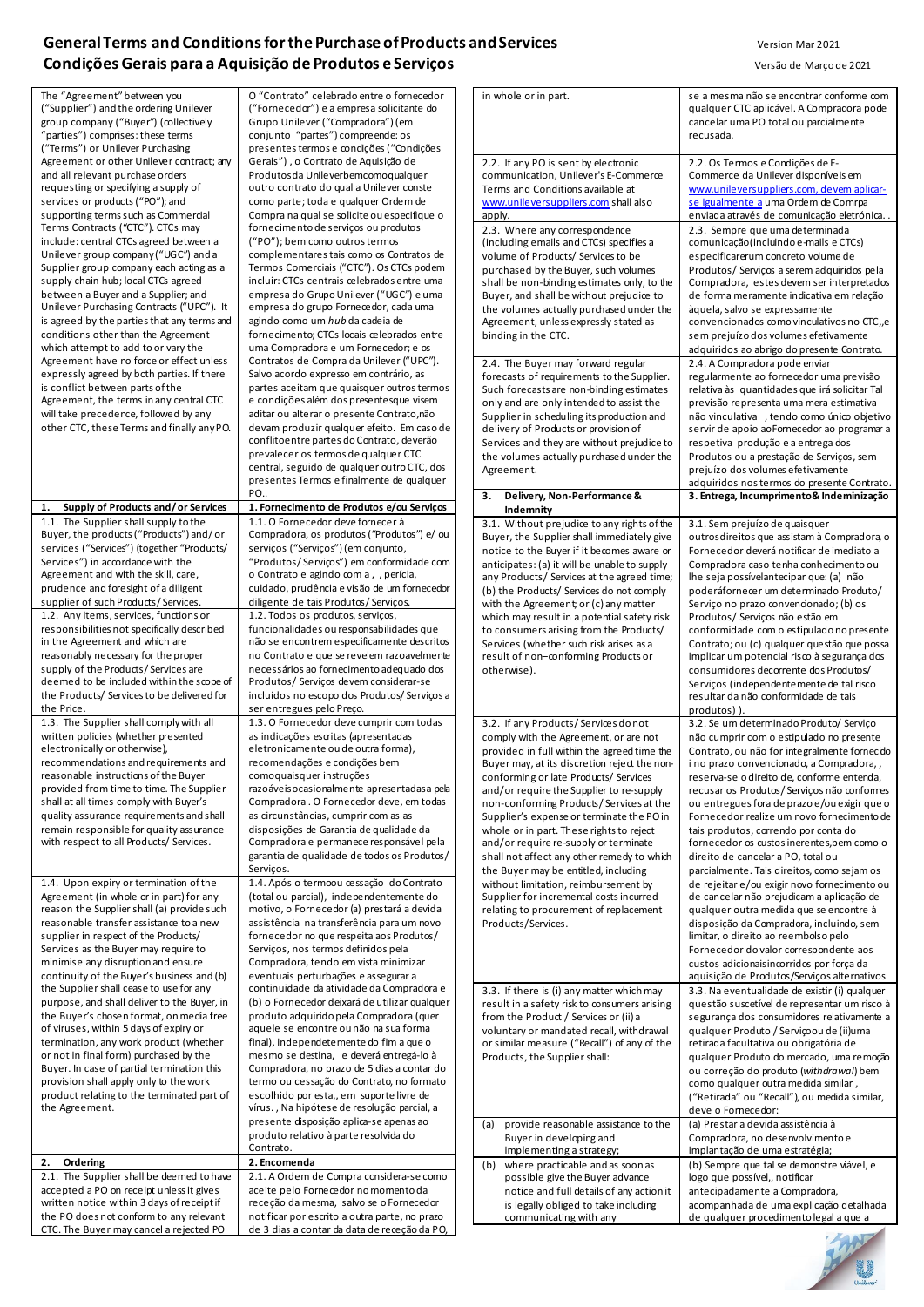| governmental body.                                                                       | Compradora se encontre obrigada, induindo<br>a comunicação a qualquer organismo                | liable for, and shall indemnify, defend and<br>hold harmless all UGCs from and against    | normas do Contrato, o Fornecedor será<br>responsável e deverá indenizar, e proteger          |
|------------------------------------------------------------------------------------------|------------------------------------------------------------------------------------------------|-------------------------------------------------------------------------------------------|----------------------------------------------------------------------------------------------|
| 3.4. Except to the extent required to                                                    | governamental.<br>3.4. Salvo se necessário para o cumprimento                                  | all losses incurred in connection with such<br>claim;                                     | todas as UGCs pelos prejuízos totais<br>incorridos em razão da respetiva reclamação.         |
| comply with any legal obligation, no                                                     | de uma determinada obrigação legal,                                                            | 5.5. it shall and the applicable Products/                                                | 5.4. O fornecedor deverá cumprir, assim                                                      |
| Supplier shall voluntarily initiate any Recal                                            | nenhum Fornecedor deverá iniciar por sua                                                       | Services supplied shall comply with all                                                   | como os Produtos/ Serviços aplicáveis                                                        |
| of any Unilever products without the prior                                               | prórpia iniciativa uma ação de Recolha dos                                                     | relevant laws, including but not limited to                                               | fornecidos deverão ser conformes com, todas                                                  |
| written consent of Unilever, which<br>consent shall not be unreasonably                  | produtos da Unilever sem o prévio<br>consentimento por escrito da mesma, sendo                 | governmental, legal, regulatory and<br>professional requirements ("Applicable             | as leis aplicáveis, induindo, sem limitar com<br>as disposições governamentais, legais,      |
| withheld.                                                                                | certo que tal consentimento não deverá                                                         | Laws") in force in the countries of                                                       | regulamenatres e profissionais ("Leis                                                        |
|                                                                                          | sernegado de forma não-fundamentada.                                                           | manufacture, supply and/or receipt of the                                                 | Aplicáveis") vigentes nos países de fabrico,                                                 |
| 3.5. The Supplier shall be liable for, and                                               | 3.5. O Fornecedor é responsável e deve                                                         | Products/ Services and any countries of                                                   | fornecimento e/ou entregados Produtos/                                                       |
| shall indemnify, defend and hold harmless                                                | indemnizar e isentar qualquer UGC de todo                                                      | which it has been notified where the                                                      | Serviços bem como em qualquer país do qual                                                   |
| all UGCs from and against, all losses<br>incurred or suffered as a result of Recall of   | e quaquer prejuízo incorrido ou sofrido em<br>razão da Recolha de um produto que integre       | Buyer will use the Products/Services or sell<br>products incorporating the Products and   | tenha sido informado de que aCompradora<br>irá utiliza os Produtos/Serviços ou vende         |
| a product incorporating the Products to                                                  | os Produtos na medida em que tal Recolha                                                       | the Supplier shall provide Buyer with the                                                 | produtos que incorporemos Produtos e,                                                        |
| the extent that such Recall arises as a                                                  | ocorreu em virtude de umdos Produtos/                                                          | information reasonably required by Buyer                                                  | mais, o Fornecedor deverá facultar à                                                         |
| result of the Products/Services, except to<br>the extent that these situations arise due | Serviços, salvo se tais situações resultarem                                                   | in order for Buyer to utilise the Products/<br>Services in compliance with Applicable     | Compradora as informações<br>fundamentadamente requeridas pela mesma                         |
| to the requirements of the Specifications                                                | de condições das Especificações dos<br>Produtos.                                               | Laws.                                                                                     | para que esta utilize os Produtos/Serviços                                                   |
| of the Products.                                                                         |                                                                                                |                                                                                           | em conformidade com as Leis Aplicáveis.                                                      |
| 3.6. The Supplier shall ensure it has, and                                               | 3.6. O Fornecedor deve garantir que detém,                                                     | <b>Responsible Sourcing Policy and</b><br>6.                                              | 6. Política de Fornecimento Responsável e                                                    |
| shall for the duration of the Agreement<br>maintain in place, adequate general           | e mantém durante a vigência do Contrato,<br>um seguro de responsabilidade civil geral          | <b>Anti-Bribery Compliance</b>                                                            | conformidade com normas Anti-Corrupção                                                       |
| liability insurance and as relevant,                                                     | adequadoe, se necessário, , um seguro de                                                       | 6.1. Supplier acknowledges that it has read                                               | 6.1. O fornecedor reconhece ter lido a                                                       |
| professional liability, product liability                                                | responsabilidade profissional, seguro de                                                       | the Unilever Responsible Sourcing Policy                                                  | Política de Fornecimento Responsável da                                                      |
| and/or other insurance and shall provide                                                 | responsabilidade do produto e/ou qualquer                                                      | (the "RSP") and understands that it                                                       | Unilever (a "RSP") e e reconhece que a RSP                                                   |
| satisfactory evidence at the Buyer's<br>request.                                         | outro seguro e deverá fornecer a devida<br>prova dos mesmos, a pedido da Compradora.           | replaces all previous supplier codes.<br>Supplier agrees:                                 | deve substituir todos os códigos de<br>fornecedores anteriores. O Fornecedor                 |
| 4.<br><b>Price and Payment</b>                                                           | 4. Preço e Pagamento                                                                           |                                                                                           | aceita:                                                                                      |
| 4.1. The price for the Products/ Services                                                | 4.1. Salvo estipulação em contrário num ato                                                    | a) that all entities of the Supplier group                                                | a) que todas as sociedades com as quais se                                                   |
| shall be as set out in the Agreement                                                     | de descriminação do preco, por escrito, os                                                     | will comply with the Mandatory<br>Requirements set out in the RSP (the                    | encontre em relação de grupo, deverão                                                        |
| ("Price") which Price indudes all shipment<br>preparation and packaging cost but         | preços dos Produtos/Serviços deverão ser os<br>estabelecidos no presente Contrato              | "Mandatory Requirements"); and                                                            | cumprir com os Requisitos Obrigatórios<br>estabelecidos na RSP (os "Requisitos               |
| excludes VAT, sales tax or equivalent                                                    | ("Preço"), os quais devem induiro processo                                                     |                                                                                           | Obrigatórios"); e                                                                            |
| unless set out in a breakdown of the Price                                               | de preparação para envio, bem como os                                                          | b) to take at its own cost any action<br>reasonably required by Unilever to:              | b) assumir, a seu próprio custo, qualquer ato                                                |
| and agreed in writing.                                                                   | custos de embalagem, exduindo, ainda                                                           |                                                                                           | razoavelmente exigido pela Unilever para:                                                    |
|                                                                                          | assim, o valor de IVA, bem como impostos<br>sobre as vendas ou outro imposto similar           | (i) verify compliance by all entities of the                                              | (I) verificar o cumprimento dos Requisitos<br>Obrigatórios por todas as sociedades do        |
| 4.2. Invoices shall comply with the                                                      | 4.2. As faturas deverão ser emitidas em                                                        | Supplier group with the Mandatory<br>Requirements; and                                    | Grupo Fornecedor; e                                                                          |
| invoicing requirements on                                                                | conformidade com os requisitos previstos                                                       | (ii) rectify any non-compliance by an entity                                              | (Ii) sanarqualquer incumprimento por parte                                                   |
| www.unileversuppliers.com                                                                | em www.unileversuppliers.com                                                                   | of the Supplier group within the                                                          | de uma sociedade do grupo Fornecedor<br>dentro do prazo estipulado pela Unilever.            |
| 4.3. Payment terms are 90 days from<br>receipt of invoice or receipt of Products/        | 4.3. O prazo para o Pagamento das faturas<br>será de 90 dias a a contar da receção da          | timeframe stipulated by Unilever.                                                         |                                                                                              |
| Services if later, except as specified                                                   | mesma ou da emissão do recibo dos                                                              | 6.2. Consistent with its undertakings under                                               | 6.2. Nos termos das obrigações assumidas no                                                  |
| otherwise in the PO or CTC or if restricted                                              | Produtos/ Serviços, se posterior, salvo                                                        | (6.1) above, Supplier undertakes that:                                                    | âmbito da cláusula [6.1] acima, o Fornecedor<br>declara que:                                 |
| under mandatory Applicable Laws. Where<br>the day nominated or determined for            | estipulação em contrário numa POou no CTC<br>ou seicnompatível com a Lei aplicável             | (a) to the best of its knowledge                                                          |                                                                                              |
| payment is not a day on which banks are                                                  | Sempre que o dia designado para o                                                              | (reasonable enquiries having been                                                         | (a) Tanto quanto é do seu conhecimento                                                       |
| open for general business in the country in                                              | pagament não coincidir com um dia em que                                                       | conducted by the Supplier), at the date of<br>entering into force of this Agreement,      | (tendo o Fornecedor promovido a devida<br>investigação), à data de entrada em vigor do       |
| which the Buyer is located ("Working                                                     | os bancos se encontrem em funcionamento,                                                       | neither it, nor its directors, officers or                                                | presente contrato, nem o Fornecedor, nem                                                     |
| Day"), then the day for payment shall be<br>the first Working Day after the day          | no país em que a Compradora se encontra<br>sediada, ("Dia Útil"), o dia do pagamento           | employees, have directly or indirectly,                                                   | tão pouco os seuss gerentes /                                                                |
| nominated or determined.                                                                 | será o primeiro Dia Útil após o dia indicado                                                   | paid, promised or offered to pay,<br>authorised the payment of, or accepted               | administradoresou colaboradores, direta ou<br>indiretamente, pagou, prometeu ou              |
|                                                                                          | ou determinado.                                                                                | any undue money or other advantage of                                                     | ofereceu pagar, autorizou o pagamento ou                                                     |
| Warranties, Representations,<br>5.<br><b>Undertakings and Indemnities</b>                | 5. Garantias, Declarações, Obrigações e<br>Indeminizações.                                     | any kind in any way connected with the                                                    | aceitou qualquer valor indevido assim como                                                   |
| The Supplier represents, warrants and                                                    | O Fornecedor dedara, garante e                                                                 | Supplier's relationship with Unilever under<br>this Agreement or otherwise;               | outra vantagem de qualquer espécie de                                                        |
| undertakes to the Buyer that:                                                            | compromete-se perante a Compradora de                                                          |                                                                                           | alguma forma ligada à relação comercial do<br>Fornecedor com a Unilever, ao abrigo deste     |
|                                                                                          | que:                                                                                           | (b) neither it, nor its directors, officers or                                            | ou outros contratos.                                                                         |
| 5.1. it possesses the requisite skill,<br>experience, knowledge, personnel and           | 5.1. Dispõe da competência técnica,,<br>experiência, conhecimento, equipa e                    | employees, will violate any applicable anti-                                              |                                                                                              |
| facilities necessary to fulfill its obligations                                          | instalações necessárias para o cumprimento                                                     | bribery laws or standards. Specifically,<br>Supplier agrees that it will not, directly or | (b) nem o Fornecedor, nem os seus<br>gerentes/administradores ou colaboradores,              |
| under this Agreement. Supplier further                                                   | das obrigações emergenetes do                                                                  | indirectly, pay, promise or offer to pay,                                                 | irão infringir quaisquer leis ou normas anti-                                                |
| possesses and/or is in compliance with all<br>necessary licences, intellectual property  | presenteContrato. O Fornecedor, além do                                                        | accept or authorise the payment of any                                                    | corrupção aplicáveis. Em partiuclar, , o                                                     |
| ("IP") rights, permits and approvals                                                     | mais, detém e/ou age em conformidade com<br>todas as licenças, direitos de propriedade         | undue money or other advantage to a<br>public official or representative of a State-      | Fornecedor declara que,, não irá pagar,<br>prometer pagar, aceitar ou autorizar o            |
| required to execute, deliver and perform                                                 | intelectual ("Pl"), alvarás e aprovações                                                       | owned enterprise, or to any person or                                                     | pagamento, direta ou indiretamente, de                                                       |
| its obligations under this Agreement.                                                    | necessárias e necessárias para executar,                                                       | entity in connection with the improper                                                    | qualquer valor indevido assim como de                                                        |
|                                                                                          | entregar e cumprir com as obrigações do<br>Contrato.                                           | performance of any public or business<br>function or activity. In addition, no            | qualquer outra vantagem aa um funcionário<br>públicoou representante de de uma entidade      |
| 5.2. at the time of provision, the                                                       | 5.2. Aquando do fornecimento, os Produtos/                                                     | payment shall be made to anyone for any                                                   | pública, bem como a qualquer outra pessoa                                                    |
| Products/ Services shall, where applicable,                                              | Serviços, se aplicável, deverão (a)ser                                                         | reason on behalf of or for the benefit of                                                 | ou entidade que se encontre ligada a um                                                      |
| be (a) supplied or manufactured in<br>accordance with the specifications for             | fornecidos ou fabricados de acordo com as                                                      | Unilever which is not properly and                                                        | desempenho indevido de quaisquer funções                                                     |
| such Products/Services as approved or                                                    | especificações de tais Produtos/Serviços ,<br>conforme aceite ou previsto pela                 | accurately recorded in the Supplier's<br>books and records, including amount,             | ou atividades públicas ou privadas. Mais,,<br>nenhum pagamento será efetuado a               |
| provided by Buyer ("Specifications"), (b) of                                             | Compradora ("Especificações"), (b) ser de                                                      | purpose and recipient, all of which shall be                                              | terceiros, por qualquer motivo, , , em nome                                                  |
| good quality, (c) free from any defects, (d)                                             | boa qualidade, (c) estarlivres de vícios de                                                    | maintained with supporting                                                                | ou benefício da Unilever semser                                                              |
| fit for the purpose for which they are<br>reasonably expected to be used and (e)         | qualquer espécie, (d) ser aptos a realizar o<br>fim para o qual se destinam (e) estar livre de | documentation;                                                                            | devidamente registadonos livros e na<br>contabilidade do Fornecedor, incluindo               |
| free from any liens, claims, pledges or                                                  | quaisquer ónus, reclamações, penhoras, ou                                                      | (c) it shall not and shall not authorize its                                              | informação sobre o valor, finalidade e                                                       |
| other encumbrances;                                                                      | outros encargos semelhantes.                                                                   | subcontractors, agents or other third                                                     | destinatário, arquivados com documentação                                                    |
| 5.3. the Products/ Services and their<br>supply, sourcing, manufacture, packaging,       | 5.4. os Produtos/ Serviços, assim como<br>ofornecimento, fabrico, acondicionamento,,           | parties to request, agree to receive or<br>accept a financial or other advantage          | de suporte.                                                                                  |
| sale, delivery or the use by the Buyer                                                   | venda, entrega ou utilização pela                                                              | where, in anticipation of or in                                                           | (c) não deve solicitar, concordar em receber                                                 |
| thereof shall not infringe the IP rights of                                              |                                                                                                | consequence thereof, a relevant function                                                  | ou aceitar, nem tão pouco autorizar os seus                                                  |
|                                                                                          | Compradora não devem violar direitos de PI                                                     |                                                                                           |                                                                                              |
| any third party. In the event of a third<br>party claim for IP infringement in breach    | de terceiros. Caso surja uma reclamação de<br>um terceiro em virtude de violação de            | or activity is or may be performed<br>improperly;                                         | subcontratados, representantes ou terceiros<br>a solicitar, concordar em receber ou aceitar, |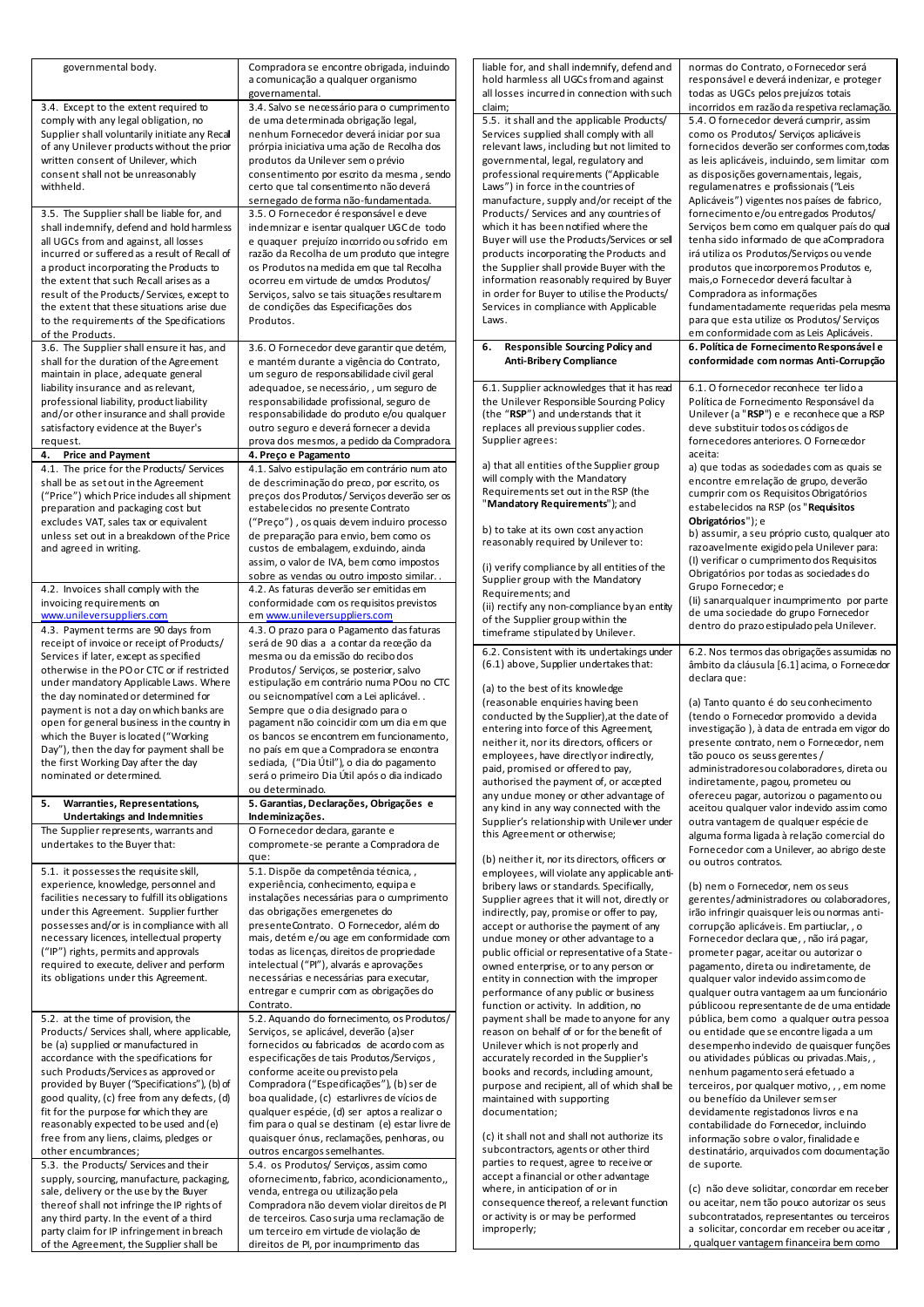(d) it has taken and will continue to take reasonable measures to prevent its subcontractors, agents or any other third parties, subject to its control or determining influence, from engaging in any conduct that would contravene (a), (b) or (c) above.

Supplier acknowledges the importance that all entities of the Supplier group comply with the Mandatory Requirements set out in the RSP together with the requirements at  $6.2$  (a), (b) and (c) above. Further, Supplier undertakes to notify Unilever if it learns of or has reason to believe that any breach of any such obligation has occurred.

If any member of the Supplier Group fails to meet the relevant Mandatory Requirements in the RSP or any of the representations and/or warranties set out in  $6.2$  (a), (b) and  $(c)$  above, then where Unilever considers that such a breach can be remediated, Supplier shall take all further steps as reasonably stipulated by Unilever to remedy the breach, including the implementation of adequate procedures so that no such breach will arise again.

Where concerns arising out of the breach are material and the breach cannot be or is not remedied in accordance with the requirements set out above, Unilever reserves the right to terminate this Agreement with immediate effect. In the event that Unilever terminates this Agreement under this provision, without prejudice to any charges owing or any other pre-existing liabilities, no member of the Supplier Group shall be entitled to claim compensation or any further remuneration, regardless of any activities or agreements with additional third parties entered into before termination.

The RSP including the Mandatory Requirements can be accessed on: [http://www.unilever.com/responsible](http://www.unilever.com/responsible-sourcing-policy/)[sourcing-policy/](http://www.unilever.com/responsible-sourcing-policy/).

6.3. Where reasonably required by Unilever, Supplier shall (at the Supplier's own cost) register with Unilever's Supplier Qualification System ("USQS") and complete any steps required to achieve

6.4. Supplier must complete a questionnaire, provided from time to time by Unilever, designed to identify the potential presence of "conflict minerals" (as defined under applicable laws) in any products. If requested by Unilever based on the results of such questionnaire, Supplier must perform appropriate due diligence on its supply chain in order to identify the actual presence and origin of conflict minerals in any product no later than thirty (30) days following each calendar year. Unilever may not necessarily ask Supplier to complete a questionnaire if Unilever determines the items Supplier provides do not contain

compliance.

conflict minerals<br>7. Confidentiality

7.1. The Buyer will disclose or make available to the Supplier information relating to Unilever group business or products ("Confidential Information"). The

qualquer outra vantagem, que advenha de, ou resulte no desempenho, ou potencial desempenho, de um cargo ou atividade relevante de forma indevida;

(d) o Fornecedor adota e continuará a adota as medidas necessárias para prevenir os seus subcontratados, representantes bem como quaisquer terceiros, subordinados ao seu controlo ou influência, de adotar quaisquer condutas suscetíveis de infirngir o disposto nas alíneas(a), (b) ou (c) acima descritas. .

O Fornecedor reconhece a importância de todas as entidades com as quais se enontra em relação de grupo cumprirem com os Requisitos Obrigatóriosestabelecidos no RSP, bem como com as obrigações previstas nas alíneas 6.2 (a), (b) e (c) acima. Adicionalmente, o Fornecedor comprometese a notificar a Unilever caso tenha conhecimeto ou razões para crer que houve lugar a um incumprimento de tais obrigações.

Na eventualidade de um membro do Grupo doFornecedor não cumprir os Requisitos Obrigatórios prevsitosna RSP ou qualquer dasdeclarações e / ou garantias estabelecidas nas alíneas 6.2 (a), (b) e (c) acima, l, se a Unilever considerar que tal incumprimento pode ser sanado, deve o Fornecedor deveadotar todas as medidas adicionais, conforme razoavelmente determinado pela Unilever, por forma a sanar o incumprimento, incluindo a implementação deprocedimentos adequados a assegurar que tal infração nao volta a ocorrer.

A Unilever reserva-se o direito de resolver o presente contrato com efeitos imediatos, nos casos em que a infração origine sérias preocupações e não puder ser, ou não for sanada nos termos acima descritos. ,. Na hipótese de a Unilever vir a resolver o Contrato, ao abrigo da presente disposição, nenhum membro do grupo Fornecedor terá direito a exigir uma indeminização bem como qualquer outra remuneração , independentemente de quaisquer atividades ou acordos com terceiros celebrados antes da resolução esem prejuízo de quaisquer encargos devidos ou quaisquer outras responsabilidades pré-eexistentes. .

A RSP incluindo os Requisitos Obrigatórios pode ser consultada em: [http://www.unilever.com/responsible](http://www.unilever.com/responsible-sourcing-policy/)[sourcing-policy/.](http://www.unilever.com/responsible-sourcing-policy/)

6.3. Quando fundamentadamenteexigido pela Unilever, o Fornecedor deverá ( a seu prórpio custo) proceder ao respetivo registo no Sistema de Qualificação de Fornecedor da Unilever ("USQS") e concluir todas as etapas requeridas para atingir a *Compliance*. 6.4. O Fornecedor deve preencher um questionário, ocasionalmentefornecido pela Unilever, concebido para identificar potenciais"minerais de conflito" (conforme definido pelalegislação aplicável) em todos os produtos. Se requisitado pela Unilever, com base nos resultados do questionário, o Fornecedor deverá conduzir a devida *due diligence* na sua cadeia de abastecimento tendo como finalidade identificar a presença efetiva e a origem de minerais de conflito em qualquer produto, até 30 (trinta) dias após cada ano civil. A Unilever não poderá não ter de solicitaraoo Fornecedor que preencha um questionário caso entenda que os produtos fornecidos pelo Fornecedor não conteêm minerais de conflito. **7. Confidentiality 7. Confidencialidade** 7.1. A Compradora deverá divulgar ou

facultar ao Fornecedor o acesso às informações relativas à atividade ou produtos do grupo Unilever ("Informações

existence and content of these Terms and the Agreement are also Confidential Information.

7.2. The Supplier undertakes (a) to keep all Confidential Information strictly confidential and (b) not to use any Confidential Information for any purpose other than in complying with its obligations under the Agreement and (c) not to disclose any Confidential Information to any person other than its officers and employees, except to the extent it is necessary for the purpose of performing its obligations under the Agreement. The undertaking shall not apply to the extent Confidential Information is information in the public domain through no fault of the Supplier or the Supplier is required to disclose it by law. Any breach of the Supplier's obligations under this clause by its officers and employees shall be deemed to be a breach by the Supplier. Except to the extent required under Applicable Laws or necessary for the performance of remaining obligations under the Agreement, all Confidential Information shall be returned to the Buyer or, if requested, destroyed on termination or expiry of the Agreement.

8.1. Each party shall remain the owner of all IP owned by it before the start of its relationship with the other party independently or created outside the scope of such relationship ("Background IP"). The Buyer shall remain the owner of IP, whether existing or future, relating to or created in the course of the Supplier's performance of its obligations under the Agreement and as such Supplier shall assign and shall procure that all third parties assign to the Buyer with full title guarantee, the IP rights in the deliverables, including any customisationsto the Products/ Services, but excluding the Supplier's Background IP. Where assignment of title is not legally feasible, Supplier hereby grants and shall procure that all third parties grant to Unilever/Buyer, a world-wide, perpetual, irrevocable, non-exclusive, assignable, royalty-free licence (with full right to sublicense) to use, reproduce, exploit, modify, alter or integrate the Products/ Services without restriction. For all copyright work created under this Agreement, Supplier shall complete and maintain a copyright record form containing all necessary information including the author, work, date and place.

8.2. Each Supplier shall permit the use of its and its affiliates' Background IP, to the extent reasonably necessary in order for any UGC and its respective suppliers, copackers and repackers to utilize customized IP owned or licensed by any UGC ("Unilever IP") under the Agreement to make, use, modify, incorporate, develop or supply the Products/ Services.

8.3. The Supplier a) shall supply all Products/ Services that require Unilever F exclusively for each Buyer and (b) shall not and shall procure that its affiliates do not supply such Products/ Services or any components that contain Unilever IP (or any products which embody any Unilever IP) to, or permit them to be provided

Confidenciais"). A existência e o conteúdo dos presentes Termos e do Contrato constituem igualmente Informações Confidenciais. 7.2. O Fornecedor obriga-se a (a) manter toda a Informação Confidencial, estritamente confidencial e (b) não utilizar qualquer Informação Confidencial para outro fim que não o estrito cumprimento das obrigações emergentes do presente Contrato e (c) não divulgar Informação Confidencial a qualquer outra pessoa, além dos respetivos gerentes/administradores e colaboradores, salvo se estritamente necessário, para o cumprimento das obrigações emergentes do presente Contrato.. A obrigação não terá aplicação em relação à Informação Confidencial que, por motivos alheios ao Fornecedor,seja de domínio público, bem como na eventualidade de o Fornecedor se ver obrigado a divulgar tais inforações por imposição legal.. O incumprimento das obrigações assumidas pelo Fornecedor ao abrigo da presente cláusula, realizado pelos seus colaboradores será considerado como um incumprimento do próprio Fornecedor. Salvo disposição legal em contrário, ou se necessário para o cumprimento das demais obrigações do Contrato, toda a Informação Confidencial deverá ser devolvida à Compradora ou, se assim o solicitar, destruída aquando do termo ou cessação do Contrato. 8. Intellectual Property Rights 8. Direitos de Propriedade Intelectual 8.1. Cada uma das partes deverá permanecercomo proprietária de toda a PI detida por si, aquando do ínicio da relção comercial com a outra parte, ou criada fora do âmbito de tal relação. ("PI Antecedente"). A Compradora deverá permanecer como titular da PI, existente ou futura, relacionada com ou criada no âmbito do cumprimento pelo Fornecedor das obrigações emergentes do Contrato e, como tal, o Fornecedor deverá atribuir bem como assegurar que todo e qualquer terceiro atribui à compradora Compradora, com a garantia de plena propriede, os direitos de PI sobre os produtos entregues, incluindo quaisquer adaptações dos produtos/serviços, exlcuindo contudo, a PI Antecedente do Fornecedor. Na eventualidade de não ser legalmente exequível a atribuição, o Fornecedor, pelo presente, confere e deve assegurar que todo e qualquer terceiro concede à Unilever/ Compradora, uma licença global, vitalícia, irrevogável, não exclusiva, cedível, livre de *royalties* (com plenos direitos de sublicenciamemto) para utilizar, reproduzir, explorar, alterar ou integrar os Produtos/ Serviços sem restrições. O Fornecedor deverá preencher e manter um formulário de registo de direitos de autor em relação a todas as obras protegidas por direitos de autor criadas ao abrigo do presente Contrato, o qual deverá conter todas as informações necessárias, incluindo o autor, obra, data e local. 8.2Cada Fornecedor deverá permitir a utilização da PI Antecedente, detida por si e pelas suas filiais, nte conforme se revele necessário para que qualquer UGC e respetivos fornecedores, embaladores associados e reembaladores possam utilizar a PI individualizada detida ou licenciada por qualquer UGC ("PI da Unilever") nos termos

do presente Contrato para produzir, utilizar, alterar, incorporar, desenvolver ou fornecer os Produtos/ Serviços. 8.3. O Fornecedor a) deverá fornecer todos os Produtos/ Serviços que requerem a PI da Unilever de forma exclusiva para cada Compradora e (b) não deverá forneceder e deve assegurar que as respetivas filiais não fornecem tais Produtos/ Serviços ou quaisquer componentes que contenham a PI da Unilever (ou quaisquer produtos que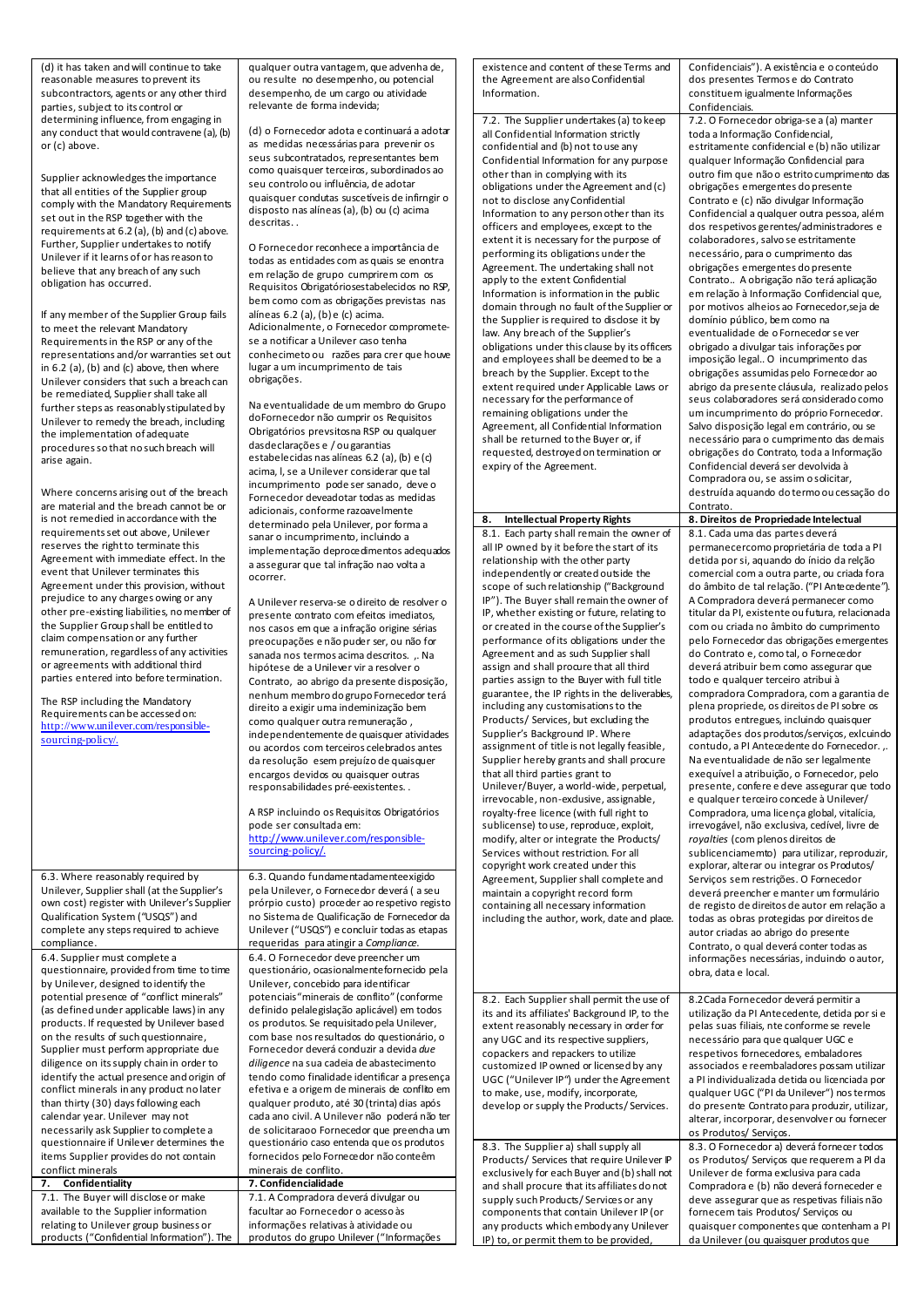| distributed or sold, directly or indirectly, to<br>any person other than a UGC or a third<br>party nominated by a UGC, including co-<br>manufacturers, copackers and repackers<br>("Third Party"). No Supplier shall sell,<br>market or distribute any lookalikes,<br>counterfeit, defective or surplus products<br>containing or embodying any Unilever IP.<br>8.4. The Supplier shall ensure<br>all defective, obsolete or excess materials<br>containing Unilever IP are rendered<br>unsuitable for usage. The Supplier shall<br>provide evidence of compliance with this<br>provision to Buyer when required.<br>9. Records, Business Continuity, Data<br><b>Protection and Privacy</b><br>9.1. The Supplier shall keep appropriate<br>records (including in respect of<br>ingredients, components and quality<br>control of Products) for no less than: 5<br>years; or 7 years for financial information. | incorporem qualquer PI da Unilever) a, ou<br>permitir que sejam fornecidos, distribuídos<br>ou vendidos, direta ou indiretamente, a<br>qualquer pessoa, exceto uma UGC ou um<br>Terceiro indicado por uma UGC, inclusive co-<br>fabricantes, embaladores associados e<br>reembaladores ("Terceiro"). Nenhum<br>Forncedor deverá vender, comercializar ou<br>distribuir quaisquer produtos similares,<br>falsificadoss, defeituosos ou<br>sobredimensionados, que contenham ou<br>incorporem qualquer PI da Unilever.<br>8.4. O Fornecedor deverá garantir que todos<br>os materiais defeituosos, desatualizados ou<br>sobredimensionados que contenham a PI da<br>Unilever sejam ccatalogados como<br>imporórpios para utilização. O Fornecedor<br>deverá comprovar perante a Compradora o<br>cumprimento da presente disposição.<br>9. Registos, Continuidade do negócio,<br>Proteção de Dados e Privacidade<br>9.1 O Fornecedor deverá conservar os<br>devidos registos (indusive no que respeita a<br>ingredientes, componentes e controlo de<br>qualidade de Produtos) pelo período mínimo<br>de: 5 anos; ou 7 anos para informações | entity receiving the Buyer's personal data<br>being located in a territory which is<br>subject to a requirement to provide<br>adequate protection for personal data<br>under applicable Data Protection<br>Legislation; or where the Supplier and/or<br>the entity has entered into the Standard<br>Contractual Clauses or is subject to an<br>equivalent mechanism approved by<br>relevant authorities pursuant to applicable<br>Data Protection Legislation, prior to<br>receiving the Buyer's personal data;<br>e. It shall ensure it does not knowingly or<br>negligently do or omit to do anything<br>which places it or the Buyer in breach of<br>its obligations under the Data Protection<br>Legislation; and<br>f. It shall immediately inform the Buyer of<br>any accidental, unauthorized or unlawful<br>access, loss, destruction, theft, use,<br>disclosure or alteration of personal data or<br>any other non-compliance with the<br>Agreement (a "Data Breach") giving<br>detailed reasons for the Data Breach and<br>at no additional cost to the Buyer, take<br>steps to mitigate the risk and provide any<br>assistance that may reasonably be | sem o prévio consentimento escrito daquela<br>(não devendo tal consentimento ser<br>recusado de forma não fundamentada) ena<br>condição de a entidade recetora dos dados<br>pessoais da Compradora se situar num<br>território sujeito a condições de protecção<br>adequada dos dados pessoais nos termos da<br>Legislação de Protecção de Dados aplicável;;<br>ou se o Fornecedor e/ou a entidade, em<br>momento anterior à receção dos dados<br>pessoais da Compradora tiver celebrado um<br>Contrato de Cláusulas Contratuais-tipo ou<br>caso se encontre sujeito/a um mecanismo<br>equivalente aprovado pelas autoridades<br>competentes nos termos da Legislação de<br>Protecção de Dados aplicável,;;<br>e. Deve garantir que não serão praticados<br>nem omitidos, t de forma consciente ou<br>negligente, quaisquer atos suscetiveís de<br>levar ao incumprimento, pelo próprio ou<br>pela Compradora, das suas obrigações ao<br>abrigo da Legislação de Proteção de Dados; e<br>f. Deverá informar imediatamente a<br>Compradora de qualquer acesso inesperado,<br>não autorizado ou ilegal, perda, destruição,<br>extravio, uso, divulgação ou alteração de<br>dados pessoais bem como qualquer outra |
|----------------------------------------------------------------------------------------------------------------------------------------------------------------------------------------------------------------------------------------------------------------------------------------------------------------------------------------------------------------------------------------------------------------------------------------------------------------------------------------------------------------------------------------------------------------------------------------------------------------------------------------------------------------------------------------------------------------------------------------------------------------------------------------------------------------------------------------------------------------------------------------------------------------|------------------------------------------------------------------------------------------------------------------------------------------------------------------------------------------------------------------------------------------------------------------------------------------------------------------------------------------------------------------------------------------------------------------------------------------------------------------------------------------------------------------------------------------------------------------------------------------------------------------------------------------------------------------------------------------------------------------------------------------------------------------------------------------------------------------------------------------------------------------------------------------------------------------------------------------------------------------------------------------------------------------------------------------------------------------------------------------------------------------------------------------|------------------------------------------------------------------------------------------------------------------------------------------------------------------------------------------------------------------------------------------------------------------------------------------------------------------------------------------------------------------------------------------------------------------------------------------------------------------------------------------------------------------------------------------------------------------------------------------------------------------------------------------------------------------------------------------------------------------------------------------------------------------------------------------------------------------------------------------------------------------------------------------------------------------------------------------------------------------------------------------------------------------------------------------------------------------------------------------------------------------------------------------------------------------|-----------------------------------------------------------------------------------------------------------------------------------------------------------------------------------------------------------------------------------------------------------------------------------------------------------------------------------------------------------------------------------------------------------------------------------------------------------------------------------------------------------------------------------------------------------------------------------------------------------------------------------------------------------------------------------------------------------------------------------------------------------------------------------------------------------------------------------------------------------------------------------------------------------------------------------------------------------------------------------------------------------------------------------------------------------------------------------------------------------------------------------------------------------------------------------------------------------------|
| The Supplier shall at all times upon<br>reasonable notice, allow the Buyer to<br>enter, access, inspect and audit (i) all<br>information, documentation and records<br>related to the Products/ Services, and (ii)<br>the location, equipment, stocks, methods<br>used and performance by the Supplier in<br>the preparation, manufacture, packaging,<br>storage, handling and supply of the<br>Products/ Services.<br>9.2. The Supplier shall reliably backup all                                                                                                                                                                                                                                                                                                                                                                                                                                             | financeiras. O Fornecedor deverá, a todo o<br>momento,, mediante a devida notificação,<br>permitir à Compradora o acesso,, a<br>inspeção e auditoria (i) de todas as<br>informações, documentação e registos<br>relacionados com os Produtos / Serviços, e<br>(ii) da localização, equipamentos, stocks,<br>métodos utilizados e desempenho<br>doFornecedor na preparação, fabrico,<br>embalagem, armazenamento, tratamento e<br>fornecimento dos Produtos/Serviços.<br>9.2. O Fornecedor deverá fazer um backup                                                                                                                                                                                                                                                                                                                                                                                                                                                                                                                                                                                                                         | required by the Buyer.                                                                                                                                                                                                                                                                                                                                                                                                                                                                                                                                                                                                                                                                                                                                                                                                                                                                                                                                                                                                                                                                                                                                           | causa de desconformidade com o Contrato<br>(uma "Violação de Dados"), devendo<br>apresentar infromação detalhada quanto aos<br>motivos que justificam a violação de dados, e<br>devendo além do exposto, sem custos<br>adicionais para a Compradora, minimizar o<br>risco associado bem como prestar quaquer<br>apoio que possa ser razoavelmente<br>solicitado pela mesma.                                                                                                                                                                                                                                                                                                                                                                                                                                                                                                                                                                                                                                                                                                                                                                                                                                     |
| data provided, used or generated in<br>connection with the Products/Services<br>(with respect to electronic data, in<br>encrypted form of no less than 256 bit key<br>strength) and shall otherwise establish and<br>maintain adequate organisational and<br>technical safeguards against the<br>destruction, theft, use, disclosure or loss<br>of such data in the possession or control<br>of the Supplier.                                                                                                                                                                                                                                                                                                                                                                                                                                                                                                  | seguro de todos os dados fornecidos,<br>utilizados ou criados em relação aos<br>Produtos/Serviços (no que respeita a dados<br>em formato eletrónico, sob a forma<br>encriptada com uma key strengh mínima de<br>256 bit) e deverá, ainda assim, criar e<br>conservar as devidas medidas de segurança<br>técnicas e organizacionais contra a<br>destruição, roubo, utilização, divulgação ou<br>perda de tais dados que se encontrem na<br>posse ou domínio do Fornecedor.                                                                                                                                                                                                                                                                                                                                                                                                                                                                                                                                                                                                                                                                | 9.5. The definitions below will have the<br>following meaning:<br>a. "Standard Contractual Clauses"<br>means the standard contractual clauses<br>annex to the EU Commission Decision<br>2010/87/EU of 5 February 2010 for the<br>transfer of personal data to processors<br>established in Third Countries (and any<br>successor clauses);<br>b. "personal data" means any<br>information provided by or on behalf of                                                                                                                                                                                                                                                                                                                                                                                                                                                                                                                                                                                                                                                                                                                                            | 9.5. As definições abaixo terão o seguinte<br>significado:<br>a. "Cláusulas Contratuais-Tipo" significa as<br>cláusulas contratuais-tipo anexadas à Decisão<br>da Comissão da UE 2010/87/UE de 5 de<br>fevereiro de 2010 relativa à transferência de<br>dados pessoais para subcontratados<br>estabelecidos em Países Terceiros (e qualquer<br>cláusula superveniente);<br>b. "Dados pessoais" significa qualquer<br>informação fornecida por ou em nome da                                                                                                                                                                                                                                                                                                                                                                                                                                                                                                                                                                                                                                                                                                                                                     |
| 9.3. When processing personal data, each<br>Party must comply with applicable Data<br>Protection Legislation (including, but not<br>limited to the European Data Protection<br>Legislation) at all times during the Term of<br>this agreement.                                                                                                                                                                                                                                                                                                                                                                                                                                                                                                                                                                                                                                                                 | 9.3. No tratamento de dados pessoas, cada<br>Parte deverá cumprir com a Legislação de<br>Proteção de Dados aplicável, (incluindo, sem<br>limitar, Legislação Europeia em matéria de<br>Proteção de Dados), durante toda a vigência<br>do Contrato.                                                                                                                                                                                                                                                                                                                                                                                                                                                                                                                                                                                                                                                                                                                                                                                                                                                                                       | the Buyer to Supplier, relating to an<br>identified or an identifiable natural<br>person, or as otherwise defined under<br>applicable Data Protection Legislation;<br>c. "process" have the meaning given to<br>them in the GDPR;<br>d. "GDPR" means the Regulation of the                                                                                                                                                                                                                                                                                                                                                                                                                                                                                                                                                                                                                                                                                                                                                                                                                                                                                       | Unilever ao Fornecedor, relativa a uma<br>pessoa singular identificada ou identificável,<br>ou nos termos definidos pela Legislação de<br>Proteção de Dados aplicável;<br>c. "Processo" e "processos" têm o significado<br>que lhes é dado no RGPD<br>d. "RGPD", o Regulamento do Parlamento                                                                                                                                                                                                                                                                                                                                                                                                                                                                                                                                                                                                                                                                                                                                                                                                                                                                                                                    |
| 9.4. Where the Supplier processes<br>personal data, the Supplier shall comply<br>with the mandatory terms set out below:<br>a. It shall use the personal data provided<br>only as strictly necessary to perform the<br>obligations as required under this<br>Agreement and maintain written records<br>of all categories of processing of personal<br>data, including the subject matter,<br>duration, nature and purpose of the<br>processing together with the categories of<br>data subject and types of personal data<br>processed by the Supplier on behalf the<br>Buyer;<br>b. It shall assess the need for a Data<br>Protection Officer and have in place                                                                                                                                                                                                                                               | 9.4 Ao proceder ao tratamento de dados<br>pessoais, o Fornecedor deveagir em<br>conformidade com os seguintes termos e<br>condições descritos abaixo: :<br>a. Deverá limitar a utilização dos dados<br>pessoais fornecidos ao estritamente<br>necessário para o cumprimento das<br>obrigações emergenetes do presente<br>Contrato e conservarregistos escritos de<br>todas as categorias do tratamento de dados<br>pessoais, induindo o assunto, duração,<br>natureza e finalidade do tratamento,<br>juntamente com as categorias de assuntos<br>de dados e tipos de dados pessoais tratados<br>pelo Fornecedor em nome da Compradora;<br>b. Deverá avaliar a necessidade de cirar um                                                                                                                                                                                                                                                                                                                                                                                                                                                    | European Parliament and of the Council<br>on the protection of natural persons with<br>regard to the processing of personal data<br>and on the free movement of such data.<br>and repealing Directive 95/46/EC (General<br>Data Protection Regulation);<br>e. "Data Protection Legislation" means<br>any applicable law relating to the<br>Processing, privacy, and use of Personal<br>Data including, without limitation: (i) EU<br>Council Directives 95/46/EC and<br>2002/58/EC; (ii) the GDPR; (iii) any<br>corresponding or equivalent national laws<br>or regulations.                                                                                                                                                                                                                                                                                                                                                                                                                                                                                                                                                                                     | Europeu e do Conselho relativo à proteção<br>das pessoas singulares no que diz respeito ao<br>tratamento de dados pessoais e à livre<br>circulação desses dados e que revoga a<br>Directiva 95/46/CE (Regulamento Geral de<br>Protecção de Dados);<br>e. "Legislação de Proteção de Dados"<br>significa qualquer lei aplicável relacionada<br>com o tratamento, privacidade eutilização de<br>Dados Pessoais, incluindo, sem limitar: (i)<br>Diretivas do Conselho da UE 95/46/EC e<br>2002/58/EC; (ii) o RGPD; (iii) quaisquer leis ou<br>regulamentos nacionais correspondentesou<br>equivalentes.ter.                                                                                                                                                                                                                                                                                                                                                                                                                                                                                                                                                                                                        |
| arrangements to ensure it protects data<br>subjects' rights, including providing<br>assistance to the Buyer in the event of the<br>Buyer receiving a request to provide a<br>data subject with access to their personal<br>data;                                                                                                                                                                                                                                                                                                                                                                                                                                                                                                                                                                                                                                                                               | departamento Responsável pela Proteção de<br>Dados e dispor de procedimentos aptos a<br>assegurar a protecção dos direitos dos<br>titulares dos dados, incluindo a prestação de<br>assistência à Compradora na eventualidade<br>de esta receber um pedido de acesso aos                                                                                                                                                                                                                                                                                                                                                                                                                                                                                                                                                                                                                                                                                                                                                                                                                                                                  | 10. Term and Termination<br>10.1. The Agreement shall apply until the<br>expiry or termination of all relevant<br>periods or fulfilment of relevant volumes<br>specified in any part of the Agreement.                                                                                                                                                                                                                                                                                                                                                                                                                                                                                                                                                                                                                                                                                                                                                                                                                                                                                                                                                           | 10. Vigência e Cessação<br>10.1. O Contrato encontra-se em vigor até ao<br>termo de todo e qualquer período<br>concertamente acordado ou até que se<br>encontre cumprido o fornecimento de<br>determinadas quantidades previstas em<br>qualquer parte do Contrato.                                                                                                                                                                                                                                                                                                                                                                                                                                                                                                                                                                                                                                                                                                                                                                                                                                                                                                                                              |
| c. Where it appoints sub-processors, it<br>will ensure that any such appointment is<br>done under written contract and that the<br>obligations and processing carried out are<br>consistent with the specific processing set<br>out in this Agreement;<br>d. It shall not disclose or transfer the                                                                                                                                                                                                                                                                                                                                                                                                                                                                                                                                                                                                             | seus dados pessoais; ;<br>c. Sempre que nomear sub-processadores,<br>deverá assegurar que a nomeação é feita<br>mediante contrato escrito e que as<br>obrigações assumidas, assim como o<br>tratamento efetuado, se encontram em<br>conformidade com os termos                                                                                                                                                                                                                                                                                                                                                                                                                                                                                                                                                                                                                                                                                                                                                                                                                                                                           | 10.2. The Agreement may be terminated<br>earlier in whole or part by the Buyer<br>without any penalty or further obligation<br>or liability:<br>on 10 days' written notice in the<br>a)<br>event of material breach of this                                                                                                                                                                                                                                                                                                                                                                                                                                                                                                                                                                                                                                                                                                                                                                                                                                                                                                                                      | 10.2. O Contrato poderá ser resolvido<br>antecipadamente pela Compradora, no todo<br>ou em parte, sem qualquer penalização,<br>obrigação ou responsabilidade adicional<br>a) mediante notificação por escrito com a<br>antecedência mínima de 10 dias em caso de                                                                                                                                                                                                                                                                                                                                                                                                                                                                                                                                                                                                                                                                                                                                                                                                                                                                                                                                                |
| Buyer's personal data to third parties<br>without the prior written consent of the<br>Buyer (such consent not to be<br>unreasonably withheld) and subject to the                                                                                                                                                                                                                                                                                                                                                                                                                                                                                                                                                                                                                                                                                                                                               | especificamente previstos no presente<br>Contrato para o tratamento;;<br>d. Não deverá divulgar nem transferir os<br>dados pessoais da Compradora a terceiros                                                                                                                                                                                                                                                                                                                                                                                                                                                                                                                                                                                                                                                                                                                                                                                                                                                                                                                                                                            | Agreement by the Supplier or breach<br>by the Supplier of more than 20% of<br>the number of POs submitted by the<br>Buyer in any preceding 3 month                                                                                                                                                                                                                                                                                                                                                                                                                                                                                                                                                                                                                                                                                                                                                                                                                                                                                                                                                                                                               | incumprimento material das disposições do<br>presente Contrato pelo Fornecedor ou em<br>caso deincumprimento pelo Fornecedor de<br>mais de 20% do número de POs                                                                                                                                                                                                                                                                                                                                                                                                                                                                                                                                                                                                                                                                                                                                                                                                                                                                                                                                                                                                                                                 |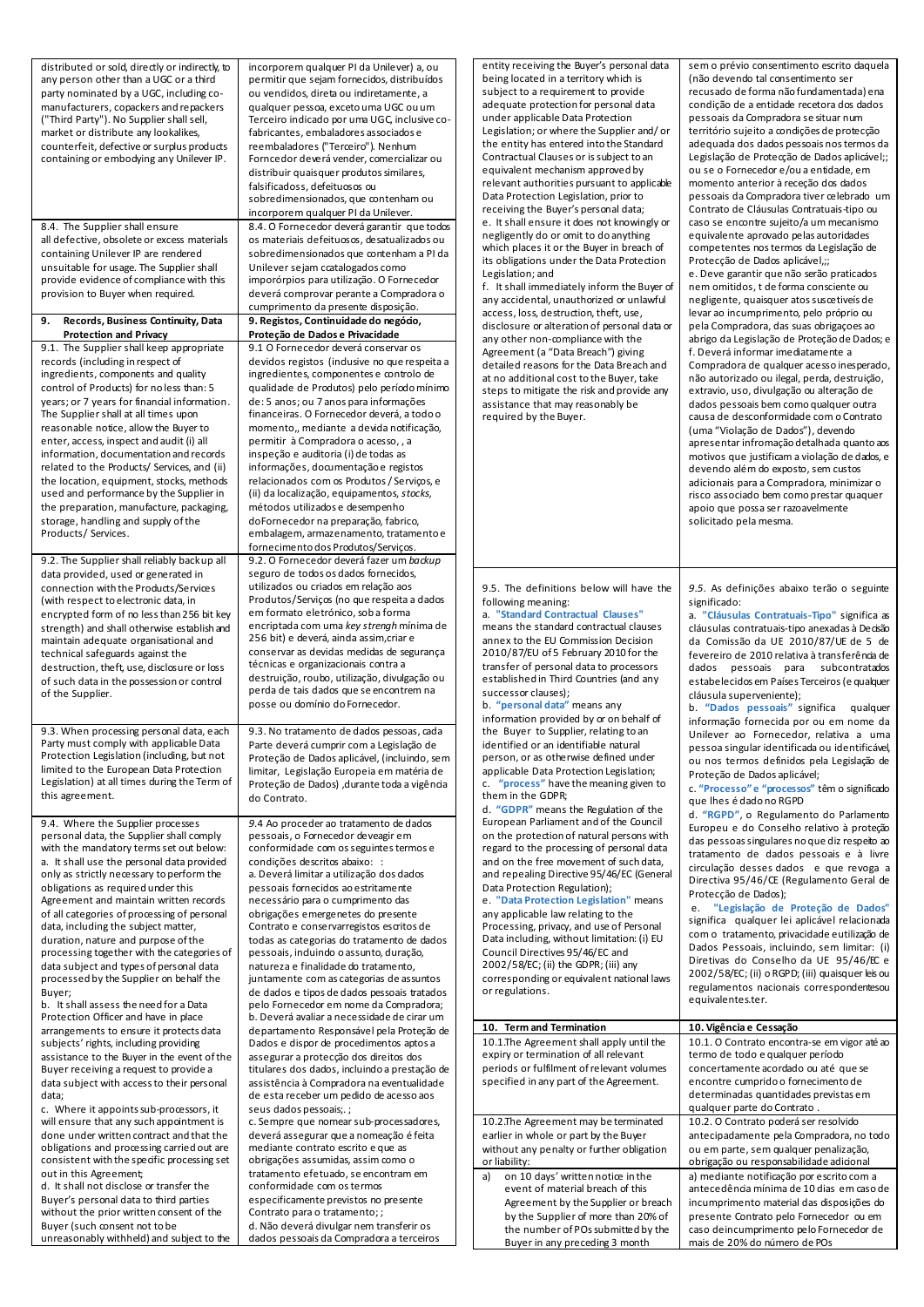| period;                                                                                     | apresentadas pela Compradora em qualquer<br>período de 3 meses precedente;                | legal representative or agent of (or be in<br>partnership with) the Buyer nor shall any     | presente contarto, a qualidade de<br>representante ou representante legal (nem             |
|---------------------------------------------------------------------------------------------|-------------------------------------------------------------------------------------------|---------------------------------------------------------------------------------------------|--------------------------------------------------------------------------------------------|
| b)<br>on no less than 7 days' written notice                                                | b) mediante notificação por escrito com a a                                               | of them have the right or authority to                                                      | tão pouco o coloca em relação de sociedade                                                 |
| where there is material or deliberate                                                       | antecedência mínima de 7 dias em caso de                                                  | assume, create or incur any liability or                                                    | com) da Compradora, nem são concedidos,                                                    |
| or persistent non-compliance with<br>clause 6.1;                                            | incumrpimento material ou, intecional ou<br>sistemático do disposto na dáusula 6.1;       | obligation of any kind, express or implied,<br>against, in the name of or on behalf of, the | anenhum dosquaisquer, direitos ou poderes<br>para assumir, criar ou incorrer em qualquer   |
| on giving notice in the event of a<br>c)                                                    | c) mediante notificação na eventualidade de                                               | Buyer.                                                                                      | responsabilidade ou obrigação de qualquer                                                  |
| Force Majeure Event affecting the                                                           | ocorrer um Evento de Força Maior que afete                                                |                                                                                             | tipo, expressa ou implícita, , contra, em                                                  |
| Supplier which continues for more<br>than 10 days;                                          | o Fornecedor se prolongue por um período<br>superior a 10 dias;                           | 11.7. The Supplier is and remains                                                           | nome ou representação da Compradora.<br>11.6. O Fornecedor é continuará a ser              |
| for convenience on 30 days' written<br>d)                                                   | d) por mera conveniência, mediante                                                        | responsible for its employees,                                                              | responsável pelos seus colaboradores,                                                      |
| notice (subject to mandatory local                                                          | notificação por escrito com a antecedência                                                | subcontractors, agents and                                                                  | subcontratados, e representantes. O                                                        |
| laws requiring a longer notice<br>period); or                                               | mínima de 30 dias (sem prejuízo da aplicação<br>de normas locais imperativas que prevejam | representatives. The Supplier is not<br>relieved of liability for and no obligations        | Fornecedor não está livre de<br>responsabilidade nem as obrigações em                      |
|                                                                                             | um prazo superior para a notificação); ou                                                 | in relation to these persons pass to the                                                    | relação a tais pessoas são transferidas para                                               |
| immediately or at a later specified<br>e)                                                   | e) imediatamente ou em data posterior                                                     | Buyer or any UGC as a result of the                                                         | a Compradora ou qualquer UGC em                                                            |
| date if the Supplier becomes                                                                | designada para o efeito, se o Fornecedor se                                               | Agreement.                                                                                  | consequência do Contrato.                                                                  |
| insolvent or enters into<br>administration or is unable to pay its                          | tornar insolvente ou for objeto de qualquer<br>rpocesso de recuperação ou se revele       | 11.8 Supplier hereby transfers, conveys<br>and assigns to Buyer all right, title and        | 11.7. O Fornecedor, pelo presente, transmite<br>e cede à Compradora a totalidade dos       |
| debts as they fall due or threatens to                                                      | impossibilitado de saldar as suas dívidas, à                                              | interest in and to all claims and/or causes                                                 | direitos, títulos e participações em relação a                                             |
| do any of the foregoing or the                                                              | medida que estas se vencem ou caso se                                                     | of action that Supplier may have under the                                                  | todas as reclamações e/ou causas de pedir                                                  |
| equivalent.                                                                                 | encontre na iminência de alguma das<br>situações anteriormente descritas.                 | antitrust or competition laws of any<br>applicable jurisdiction arising out of or           | que o Fornecedor possa ter, ao abrigo das<br>normas de Direito da Concorrência de          |
| 10.3 Any individual PO under this                                                           | 10.3. Qualquer PO individualmente                                                         | relating to Supplier's purchases of any                                                     | qualquerjurisdição aplicável emergentes ou                                                 |
| Agreement may be terminated earlier by                                                      | considerada ao abrigo do presente Contrato                                                | item that was, is or will be supplied by                                                    | relacionadas com a aquisição pelo                                                          |
| the Supplier on giving 30 days' notice                                                      | poderá ser resolvida antecipadamente pelo                                                 | Supplier to Buyer. Upon request by Buyer,<br>Supplier shall promptly execute                | Fornecedor de qualquer produto que tenha<br>sido, seja ou ou venha a ser fornecido pelo    |
| where any invoiced and undisputed sums<br>due under such PO, remain unpaid for a            | Fornecedor mediante notificação prévia com<br>a antecedência mínima de 30 dias, se as     | assignments of claims or causes of action                                                   | Fornecedor à Compradora. A pedido da                                                       |
| period of 60 days after the applicable due                                                  | quantias faturadas e indubitavelmente                                                     | to evidence the foregoing assignment.                                                       | Compradora, o Fornecedor deverá executar                                                   |
| date provided such notice states that a                                                     | devidas nos termos da referida PO, não                                                    |                                                                                             | de forma imediata as redamações ou causas<br>de pedir por forma a comprovar a aludida      |
| failure to pay within 30 days will result in<br>the termination of that PO.                 | forem liquidadas por um período de 60 dias<br>a contar da data de vencimento aplicável,   |                                                                                             | cessão.                                                                                    |
|                                                                                             | desde que a referida notificação declare que                                              | 11.9 No one other than a party to the                                                       | 11.8. Nenhuma pessoa que não seja                                                          |
|                                                                                             | a falta de pagamento em 30 dias resultará na                                              | Agreement, their successors and                                                             | signatária deste Contrato, cessionário,                                                    |
|                                                                                             | resolução daquela PO.                                                                     | permitted assignees and UGCs upon<br>whom the Agreement confers a benefit                   | representante autorizado e UGCs a quem o<br>Contrato cofere qualquer benefício, terá o     |
| 10.4 Expiry or termination of the<br>Agreement (in whole or part) shall not                 | O termo ou cessaçãodo Contrato (total ou<br>parcial) não afeta a aplicação do disposto    | shall have any right to enforce any of its                                                  | direito de implementar qualquer cláusula                                                   |
| affect clauses 1.4, 3.3, 3.4, 3.5, 3.6, 5, 7, 8,                                            | nas cláusulas 1.4, 3.3, 3.4, 3.5, 3.6, 5, 7, 8,                                           | terms.                                                                                      | deste Contrato.                                                                            |
| 9.1, 10.4, 11, 12 Annex A 2 or any clause                                                   | 9.1, 10.4, 11, 12 Anexo A 2 bem comou                                                     | If any party is as a result of<br>11.10.                                                    | 11.9. Se uma das Partes, em consequência                                                   |
| expressed or designed to survive expiry or                                                  | qualquer cláusula expressa ou concebida                                                   | an event beyond its reasonable control<br>unable to perform all or any part of its          | de um evento de Força Maior, alheio ao seu<br>controlo, ficar impossibiltada de cumprir a  |
| termination.<br>11. Miscellaneous                                                           | para vigorar após o termo ou cessação<br>11. Disposições Diversas                         | obligations under the Agreement (and                                                        | totalidade ou parte das obrigações                                                         |
| 11.1 References to "Unilever" or "Unilever                                                  | 11.1. As referências efetuadas à "Unilever"                                               | such an event shall include being unable                                                    | emergentes do Contrato (sendo que um tal                                                   |
|                                                                                             |                                                                                           |                                                                                             |                                                                                            |
| group" mean Unilever PLC, Unilever N.V.                                                     | ou ao "grupo Unilever" devem entender-se                                                  | to, in relation to the Buyer, receive, accept                                               | evento deve induir a impossibilidade de, em                                                |
| and any company or partnership from                                                         | como àUnilever PLC, Unilever N.V. bem                                                     | or use Products) ("Force Majeure Event"),                                                   | relação à Compradora, receber, aceitar ou                                                  |
| time to time in which either or both                                                        | como qualquer sociedade na qual uma delas                                                 | then the party suffering such disability<br>shall be excused from such performance          | utilizar os Produtos) ("Evento de Força<br>Maior"), a parte sujeita à impossibilidade      |
| directly or indirectly owns or controls the<br>voting rights attached to notless than 50%   | ou ambas, direta ou indiretamente, detêm<br>ou controlam os direitos de voto de, pelo     | for as long as and to the extent that such                                                  | será exonerada desse cumprimento                                                           |
| of the issued ordinary share capital, or                                                    | menos, 50% do capital social subscrito, ou                                                | inability continues, provided it complies                                                   | enquanto e na medida em que a dita                                                         |
| controls directly or indirectly the                                                         | controlam direta ou indiretamente a                                                       | with this clause. The party disabled by a<br>Force Majeure Event shall use all              | impossibilidade persistir, desde que se<br>encontre em conformidade com a presente         |
| appointment of a majority of the board.                                                     | nomeação da maioria do Conselho de<br>Administração.                                      | reasonable endeavours to mitigate the                                                       | cláusula.                                                                                  |
|                                                                                             |                                                                                           | effect of the Force Majeure Event in the                                                    | , A parte impedida por um Evento de Força                                                  |
| 11.2. The Buyer may assign the Agreement                                                    | 11.2. A Compradora poderá ceder, parcial ou                                               | best possible way. Failure of mechanical                                                    | Maior deverá empreender todos os esforços<br>razoáveis a fim de atenuar os efeitos do      |
| in part or in full to another UGC or, in the<br>event of an acquisition of Buyer's business | totalmente, a outra UGC, a sua posição                                                    | equipment, computer hardware and/or<br>telecommunications equipment, failure of             | Evento de Força Maior da melhor maneira                                                    |
| to which the Agreement relates, to the                                                      | contratual no presente Contrato ou, caso<br>venha a ser adquirido o negócio da            | software, power outages, changes in                                                         | possível. A falha de equipamentos                                                          |
| purchaser of such business. Otherwise, no                                                   | Compradora na parte relacionada com o                                                     | economic conditions, costs and/or delivery                                                  | mecânicos, hardware de computador e/ou                                                     |
| party shall without the prior written                                                       | presente Contrato, ao adquirente.                                                         | of raw materials, and strike and other<br>labour dispute of any Supplier's                  | equipamentos de telecomunicações, falha de<br>software, cortes de energia, alterações nas  |
| consent of the other assign (including by<br>operation of law) or otherwise dispose of      | Nos restantes casos, nenhuma das Partes<br>poderá ceder a sua posição contratual sem o    | representatives (or its affiliates or their                                                 | condições económicas, custos e/ou entrega                                                  |
| the Agreement in whole or part or                                                           | prévio consentimento por escrito da parte                                                 | representatives) shall not be a Force                                                       | de matérias primas, e greve e demais                                                       |
| subcontract any duties or obligations                                                       | contrária (ainda que decorra da lei) ou em                                                | Majeure Event of the Supplier.                                                              | perturbações laborais de quaisquer                                                         |
| under the Agreement to any third party.                                                     | qualquer caso eximir-se, total ou                                                         |                                                                                             | representantes do Fornecedor (ou de suas<br>filiaiss ou dos seus representantes) não       |
|                                                                                             | parcialmente, das obrigações emergentes do<br>presente Contrato, nem tão pouco            |                                                                                             | configuram um Evento de Força Maior do                                                     |
|                                                                                             | sucontratar terceiros para o cumprimento                                                  |                                                                                             | Fornecedor.                                                                                |
|                                                                                             | dessas obrigações.                                                                        | 11.11. If any provision or part of any<br>provision of the Agreement is or becomes          | 11.10. Se alguma disposição ou parte de<br>alguma disposição do presente Contrato for      |
| 11.3 In respect of any payment to the                                                       | 11.3. No que respeita ao pagamento ao                                                     | illegal, invalid or unenforceable in any                                                    | de aguma forma considerada ilegal, inválida                                                |
| Supplier, the Buyer may at any time,<br>without notice to the Supplier, deduct or           | Fornecedor, a Compradora, pode a qualquer<br>momento, sem necessidade de aviso prévio     | respect under any applicable law, the                                                       | ou inexigível segundo as leis aplicáveis, as                                               |
| set off any sum payable by the Supplier to                                                  | ao Fornecedor, deduzir ou compensar                                                       | remaining parts of that provision or of the                                                 | partes remanescentes daquela disposição ou                                                 |
| the Buyer.                                                                                  | qualquer quantia devida pelo Fornecedor à                                                 | Agreement shall not in any way be<br>affected. The parties agree to modify or               | do Contrato não serão afetadas. As partes<br>obrigam-se a modificar ou a tentar substituir |
| 11.4 No delay or failure to exercise by any                                                 | Compradora.<br>11.5 Nenhuma falha ou atraso de qualquer                                   | attempt to substitute for any illegal,                                                      | qualquer disposição ilegal, inválida ou                                                    |
| party any of its rights, powers or remedies                                                 | uma das Partes no exercício de qualquer                                                   | invalid or unenforceable provision a legal,                                                 | inexigível por uma disposição legal, válida ou                                             |
| under or in connection with the                                                             | direito, poder ou tutela nos termos deste                                                 | valid or enforceable provision in order to<br>achieve to the greatest extent possible the   | exigível a fim de alcançar, na medida do<br>possível, o mesmo efeito.                      |
| Agreement shall operate as a waiver of<br>that right, power or remedy. No                   | Contrato deve funcionar como renúncia a<br>esse direito, poder ou tutela. Salvo se        | same effect.                                                                                |                                                                                            |
| amendment or variation to any part of the                                                   | expressamente convencionado por escrito (                                                 | 11.12. If where the Supplier is based the                                                   | 11.11. Se no local onde Fornecedor se                                                      |
| Agreement or any waiver or release of any                                                   | excluindo email), nenhum aditamento ou                                                    | official language is not English, the parties                                               | encontra sediado, o idioma oficial divergir do                                             |
| right, power or remedy of a party shall be<br>of any effect unless it is agreed in writing  | alteração parcial ao Contrato nemqualquer                                                 | may agree to append to the Agreement<br>(or part) a translation of the Agreement            | inglês, as partes podem acordar em<br>anexarao Contrato (ou parte) uma tradução            |
| (excluding email) by each party.                                                            | renúncia ou exoneração de eventuais<br>direitos, poderes ou tutelas por uma das           | (or part) in the local language. In the event                                               | do mesmo (ou parte dele) no idioma local.                                                  |
|                                                                                             | partes, deverá produzir efeito.,                                                          | of any conflict between the English and                                                     | Em caso de conflito entre o inglês e a versão                                              |
| 11.6. The Supplier is an independent                                                        | 11.5. O Fornecedor é um                                                                   | the local language version of the<br>Agreement (or part), the parties agree                 | no idioma local do Contrato (ou parte), as<br>partes concordam que a versão em inglês      |
| contractor engaged by the Buyer to supply<br>the Products/ Services. Nothing in the         | contratante e independente contratado pela<br>Compradora o fornecimento dos Produtos/     | that the English version shall prevail.<br>12. Laws and Jurisdiction                        | prevalecerá.<br>12. Leis e Jurisdição                                                      |